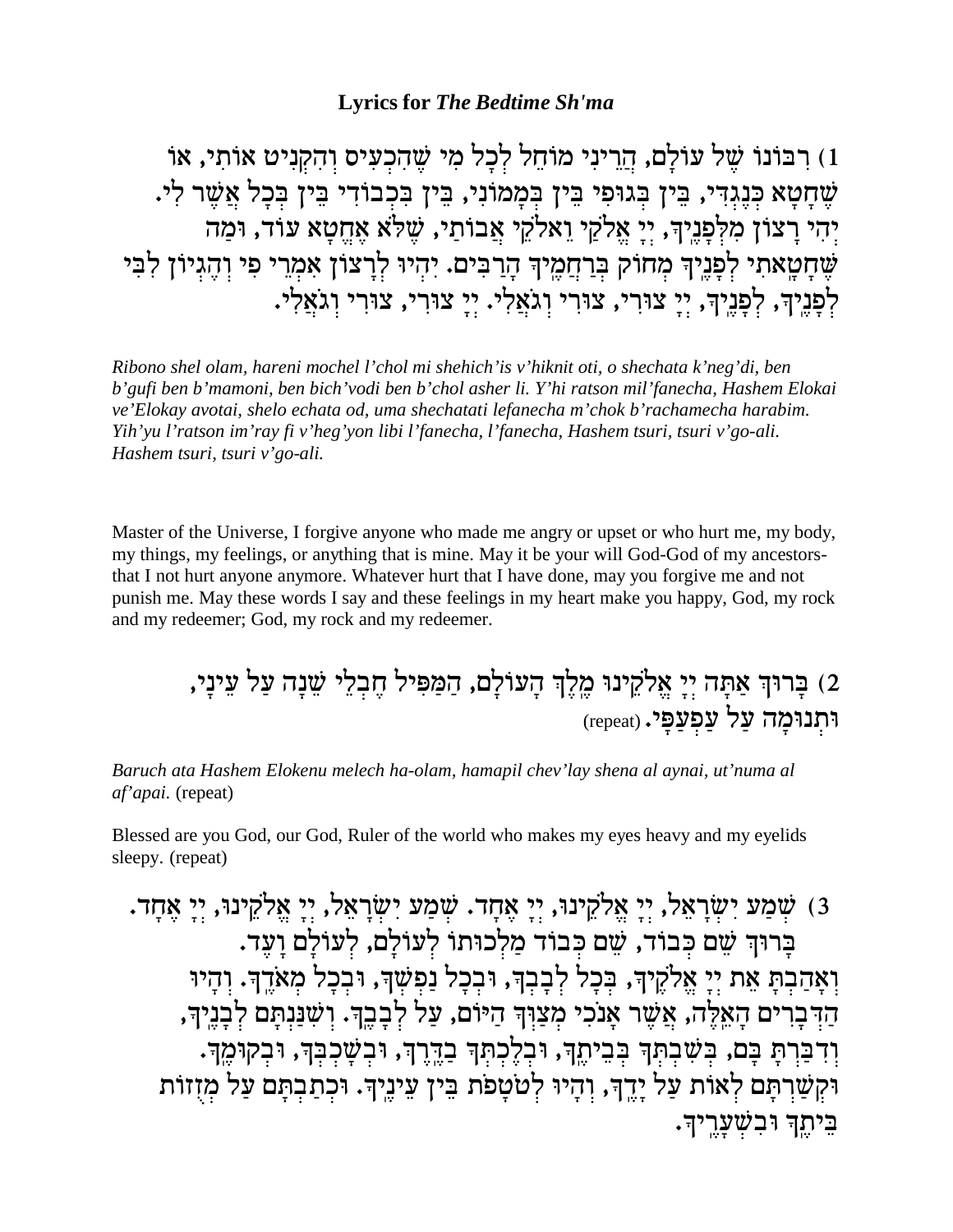*Sh'ma Yis'rael, Hashem Elokenu, Hashem echad. Sh'ma Yis'rael, Hashem Elokenu, Hashem echad.*

*Baruch shem k'vod, shem k'vod mal'chuto l'olam, l'olam va-ed.*

*V'ahav'ta et Hashem Elokecha, b'chol l'vav'cha, uv'chol naf'sh'cha, uv'chol m'odecha. V'hayu had'varim ha'ele, asher anochi m'tsav'cha hayom, al l'vavecha. V'shinantam l'vanecha, v'dibarta bam, b'shiv't'cha b'vetecha, uv'lecht'cha vaderech, uv'shach'b'cha, uv'kumecha. Uk'shar'tam le-ot al yadecha, v'hayu l'totafot ben aynecha. Uch'tav'tam al m'zuzot betecha uvish'arecha.*

Listen Israel, God is our God. God is One. (X 2)

Blessed is the Name, blessed is the Name of God's Kingdom forever and ever. And you shall love God, your God, with all our heart, with all your soul, and with everything that you have. May you take to heart these things that I command you today. Teach them to your children. Speak of them when you sit in your house and when you walk on your way, when you lie down, and when you rise up. Put them as a sign on your arm and *tefillin* between your eyes. Write them on the doorposts of your house and your gates.

4) הַשָּׁכִּיבֵנוּ יִיַ אֱלֹקֵינוּ לְשָׁלוֹם, וְהַעֲמִידֵנוּ מַלְבֵּנוּ לְחַיִיַם. (repeat)

*Hash'kivenu Hashem Elokenu l'shalom, v'ha-amidenu mal'kenu l'cha-im.*

Lay us down to sleep in peace and raise us up in life, our Ruler.

(repeat) וּפִרוֹשׂ עַלֵינוּ סִכַּת, סִכַּת שָׁלוֹמֵךָ.

*Uf'ros alenu sukat, sukat sh'lomecha.*

Spread over us the shelter, shelter of your peace.

) הַמַּלְאָךְ הַגֹּאֵל אֹתִי, הַמַּלְאָךְ הַגֹּאֵל אֹתִי מִכָּל רַע יִבְרֵךְ אֵת הַנִּעַרִים, וִיִקְרֵא בָהֶם שָׁמִי (2 x). וְשֵׁם אֲבוֹתַי, וְשֵׁם אֲבוֹתַי אַבְרָהָם וְיִצְחָק, וְיִדְגּוּ לִרֹב, וְיִדְגּוּ לַרֹב בְּקֶרֶב הָאֲרֶץ (X2).

*Hamal'ach hago-el oti, hamal'ach hago-el oti mikol ra y'varech et han'arim, v'yikare vahem sh'mi* (X 2)*. V'shem avotai, v'shem avotai Av'raham v'Yits'chak, v'yid'gu larov, v'yid'gu larov b'kerev ha-arets* (X 2).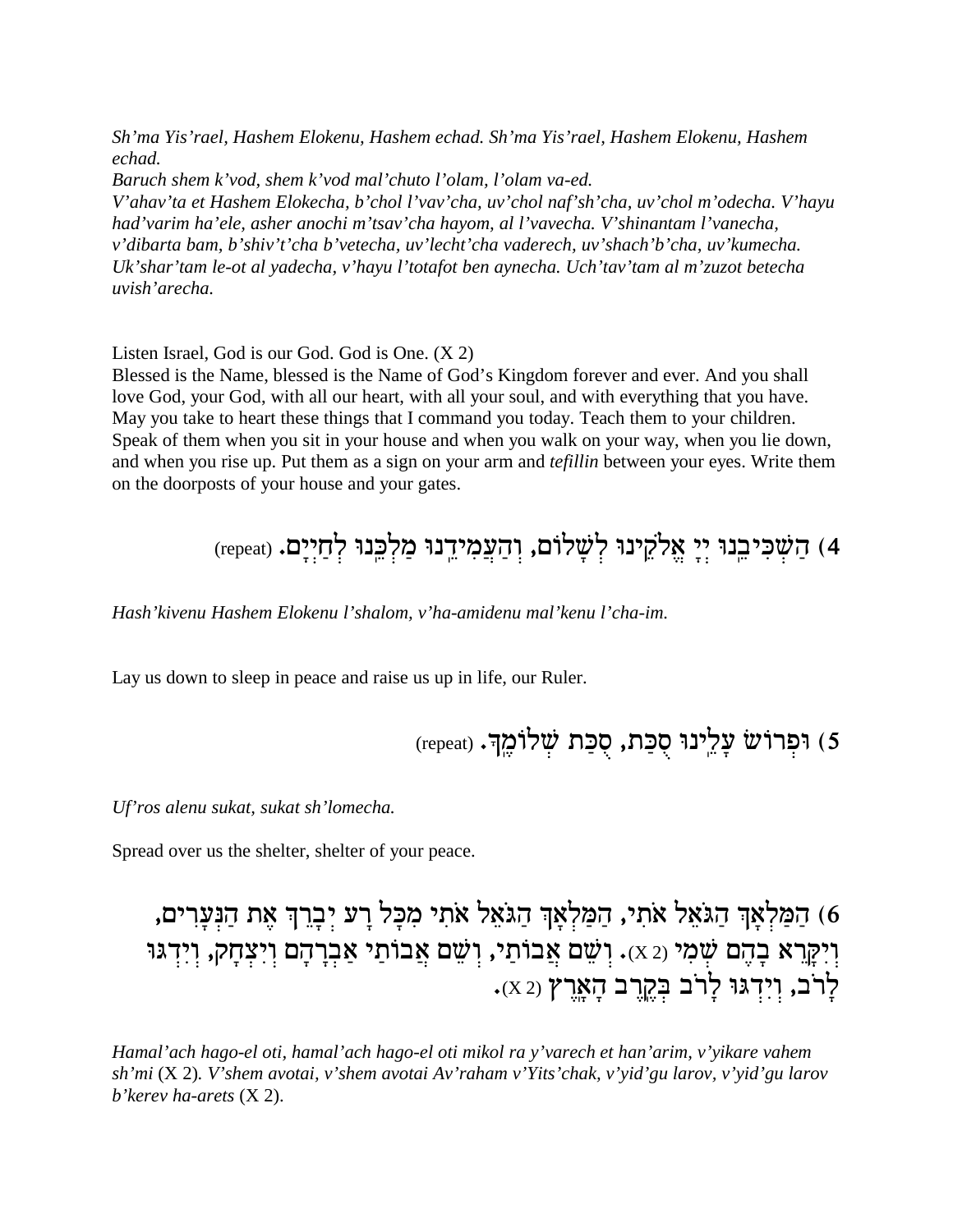May the angel who saves me, may the angel who saves me from evil bless these children and may my name be declared through them  $(X 2)$ - and the name of my forefathers, and the name of my forefathers Abraham and Isaac- and may they become abundant like fish within land (X 2).

7) יְבְרֶכְךָ יְיָ וְיִשְׁמְרֶךָ. יְאֵר יְיָ פָּנָיו אֵלֶיךָ וִיחָנֶךְ. יִשָּׂא יִיַ פַּנַיו אֲלֵיךְ וִיַשֵּׂם לך שלום (X 2).

Y'varech'cha Hashem v'yish'm'recha. Ya-er Hashem panav elecha vichuneka. Yisa Hashem panav elecha v'yasem l'cha shalom (X 2).

May God bless you and keep you safe. May God shine God's presence on you and be gracious to you. May God turn God's face towards you and give you peace (X 2).

## 8) בִּשֶׁם יִיַ אֱלֹקֵי יְשָׂרַאֲל, מִימְינִי מִיכַאֲל, וּמִשְׂמֹאלִי גַּבְרִיאֵל, וּמִלְפַנַי  $\alpha$ וצל ועל האשי, אוריאל, אוריאל, אוריאל, אוריאל, אוריאל, ומ

B'shem Hashem Elokay Yis'rael, mimini Micha-el, umis'moli Gav'riel, umil'fanai Uri-el, ume-achorai R'fa-el, v'al roshi, v'al roshi sh'chinat El.  $(X 2)$ 

In the name of God, God of Israel: Michael is at my right, Gabriel is at my left, Uriel is in front of me, and Raphael is behind me. And above my head, and above my head is the Presence of God  $(X 2)$ .

9) אֲדוֹן עוֹלַם אֲשֶׁר מַלַךְ, בְּטֱרָם כָּל יְצִיר נְבְרָא. לְעֶת נַעֲשָׂה בְחֶפְצוֹ כֹּל, אֲזַי מֱלֶךְ שָׁמוֹ נִקְרַא. אֲדוֹן עוֹלַם אֲשֶׁר מַלַךְ, בִּטֱרֵם כַּל יִצְיר נִבְרַא. לְעֵת נעשה בחפצו כל, אזי מֵלַדְ שַׁמוֹ נַקְרא. וְאַחֲרֵי כִּכְלוֹת הַכֹּל, לְבַדּוֹ יִמְלוֹךְ נוֹרָא. וְהוּא הָיָה, וְהוּא הֹוֶה, וְהוּא יִהְיֵה, בְּתִפְאַרָה. אֲדוֹן עוֹלַם אֲשֶׁר מַלַּךְ, בְּטֵרֶם כַּל יְצִיר נִבְרָא. לְעָת נַעֲשַׂה בחפצו כל, אֲזֵי מֵלֵךְ שָׁמוֹ נִקְרַא. וְהוּא אֶחָד וְאֵין שֵׁנִי, לְהַמְשִׁיל לוֹ לְהַחְבִּירָה. בִּלִי רֵאשִׁית בִּלִי תַכִלִית, ולו העז והמשרה. אדון עולם אשר מלך, בטרם כל יציר נברא. לעת נַעֲשַׂה בְחֵפְצוֹ כֹּל, אֲזֵי מֵלֶךְ שָׁמוֹ נִקְרָא. וְהוּא אֵלִי וְחַי גֹּאֲלִי, וְצוּר חֵבְלִי בְּעֵת צַרַה. וְהוּא נְסִי וּמַנוֹס לִי, מִנַת כּוֹסִי